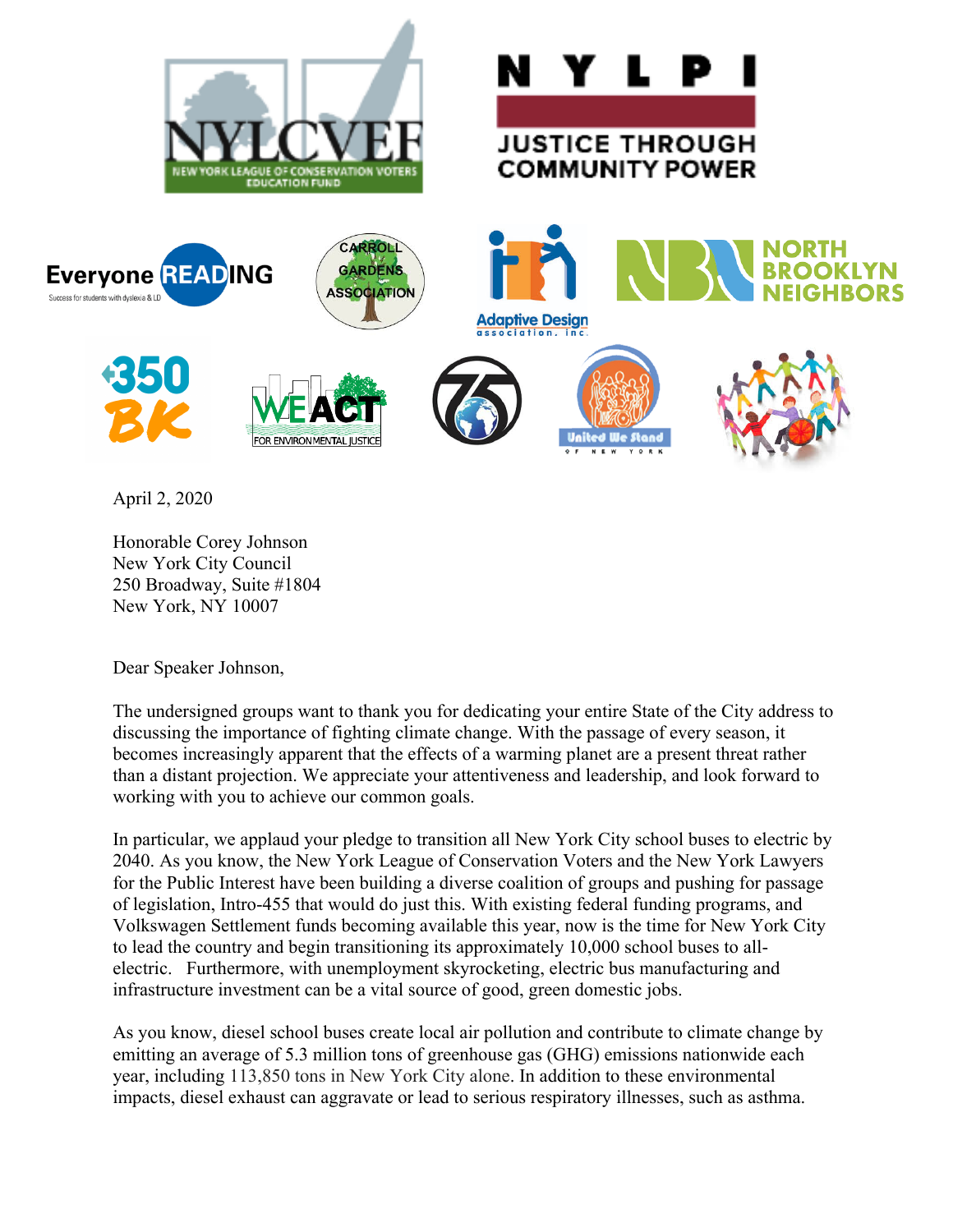Children are most vulnerable to these impacts due to their smaller, developing lungs. Exposure for disabled children is even higher given the fact that they typically spend more time riding school buses. Already in New York City, asthma is the number one reason children miss school, and the number one reason for child hospitalizations. In some of our city's environmental justice communities, 1 in 3 children suffer from asthma.

While electrifying our school bus fleet won't solve childhood asthma, it can help. The burden is felt for families with children in low income communities and communities of color, where asthma can create even more financial hardships because of medical costs and when parents have to miss work to care for a sick child.

That's why we have formed this coalition to secure the passage of Intro 455. Again, we thank you for understanding the urgency of this issue and making it a priority. We look forward to working with you on moving this forward.

Sincerely,

Julie Tighe President New York League of Conservation Voters

Anthony Buissereth Executive Director North Brooklyn Neighbors

Benjamin Fuller-Googins Program and Planning Director Carroll Gardens Association

Lael Goodman Environmental Justice Program Manager North Brooklyn Neighbors

Amanda Haught Information Specialist United We Stand for New York

Sonal Jessel Policy and Advocacy Coordinator WE ACT

Lavinia Mancuso Executive Director Everyone Reads

Justin Wood Director of Organizing and Strategic Research New York Lawyers for the Public Interest

Ellen McHugh Co-Chair Citywide Council on Special Education

Debbie Meyer Founding Member Dyslexia Taskforce

Tamara M. Morgan Community Partnership Coordinator Adaptive Design Association, Inc.

Lourdes Rivera-Putz Executive Director United We Stand for New York

Amy Ming Tsai Council Member Citywide Council for District 75

350 Brooklyn